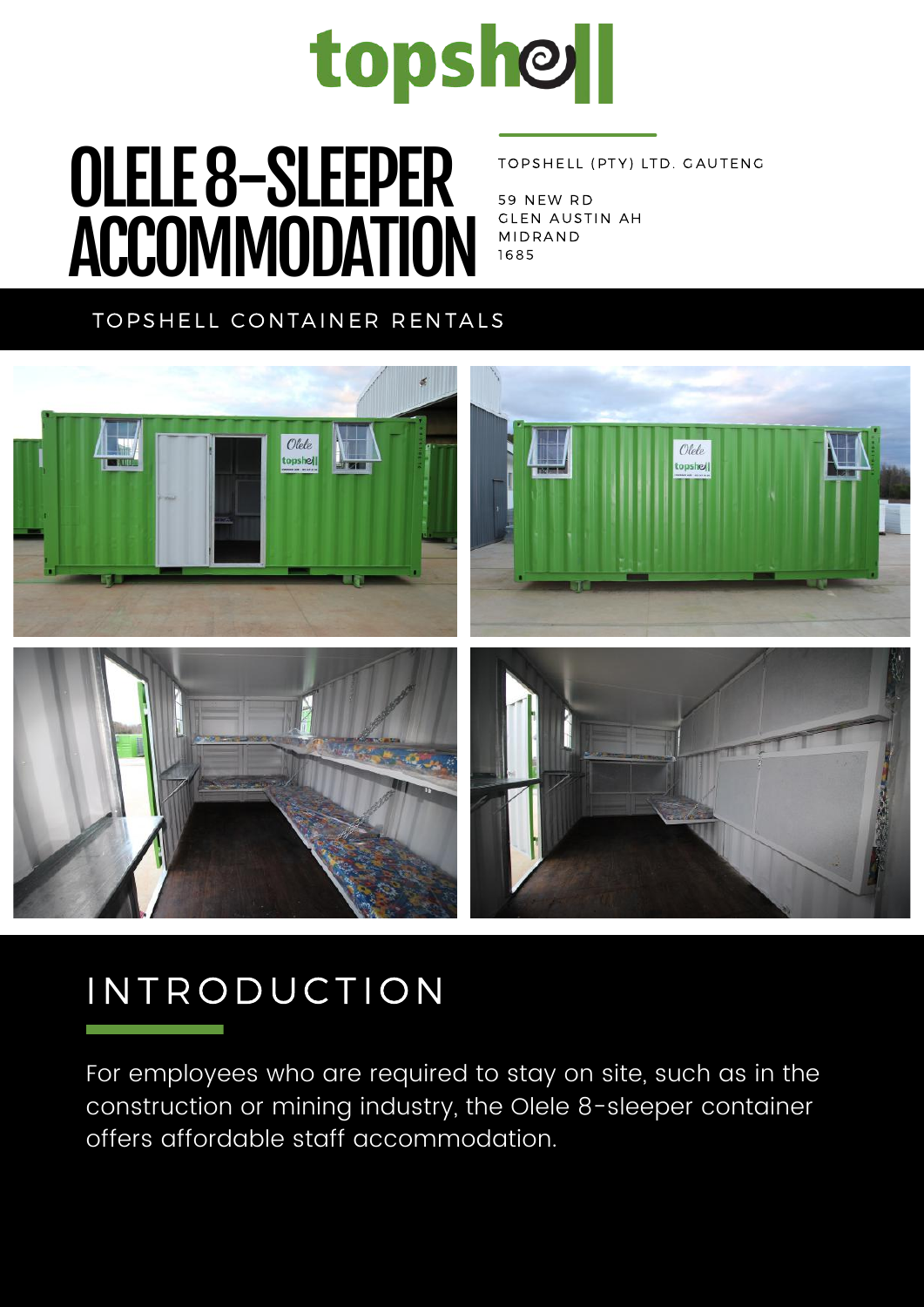

# $\overline{\mathbf{O}}$  of  $\overline{\mathbf{A}}$  and  $\overline{\mathbf{A}}$   $\overline{\mathbf{A}}$ OLELE 8-SLEEPER ACCOMMODATION

#### TOPSHELL (PTY) LTD. GAUTENG

59 NEW RD GLEN AUSTIN AH **MIDRAND** 1 6 8 5

#### SPECIFICATIONS:

- 6 m (L) x 2,4 m (W) Container
- 2 x Shelves on either side of the door plus a bag hook at each bed
- 4 x Opening Windows with burglar bars with polycarbonate glass (2 on each side of the container)
- 4 x Double Bunk Beds (total 8 bed) that can be folded up individually with bedding and secured to walls to allow for an open space
- 1 x 800 mm wide steel swing steel door mounted in a hotdipped galvanised frame
- Strong Steel Construction
- To reflect sunlight and reduce the internal temperature, the roof is painted white
- The exterior walls are neatly painted in Topshell's corporate green